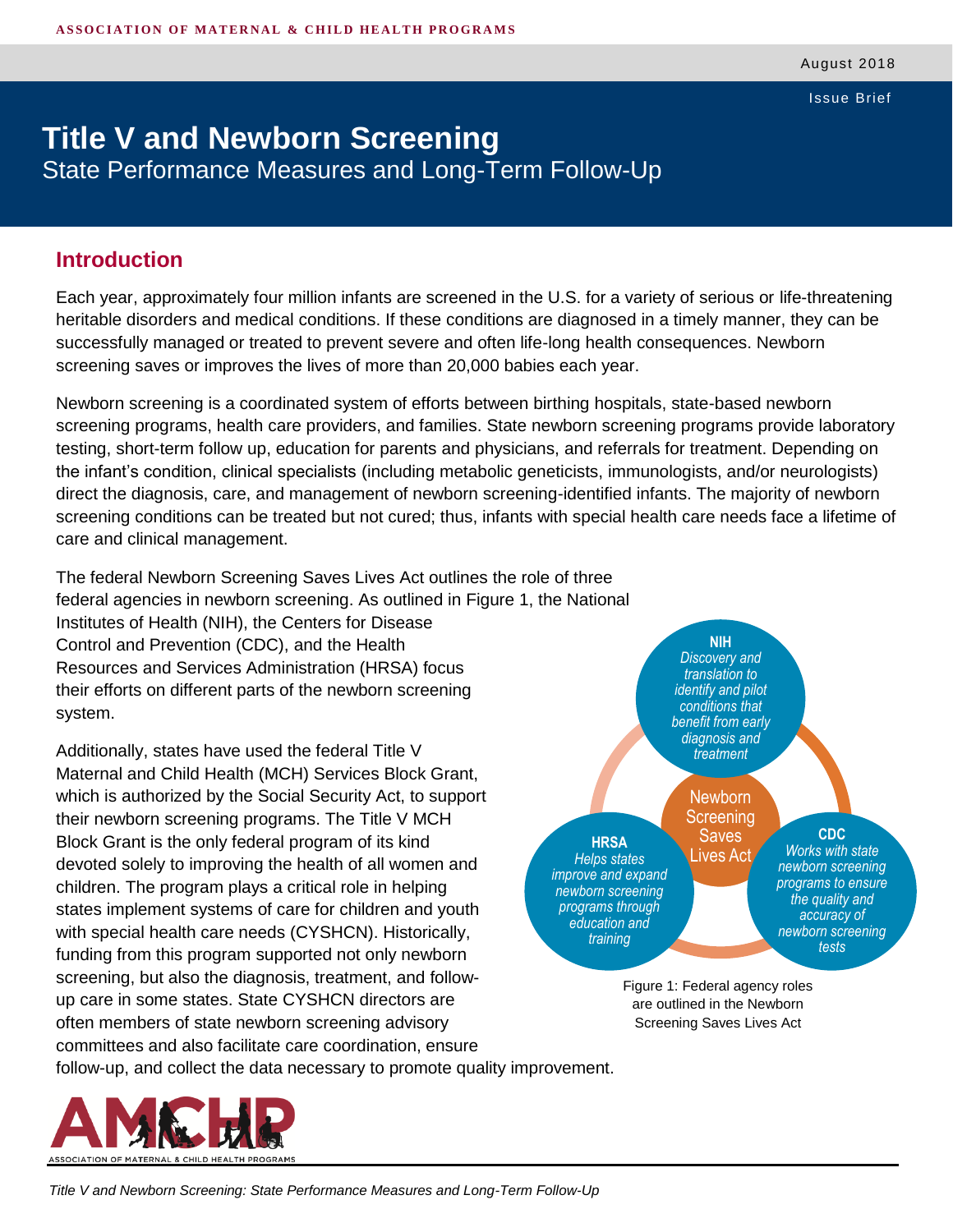# **Environmental Scan of Title V Block Grant Applications: State Performance Measures and Long-Term Follow-Up**

The Association of Maternal & Child Health Programs (AMCHP) reviewed the Title V Information System in the winter of 2017/2018 to identify states and jurisdictions (hereafter referred to as "states") that adopted state performance measures related to newborn screening. AMCHP also conducted an environmental scan of newborn screening long-term follow-up activities documented in the fiscal year 2018 block grant applications. The goal of the environmental scan was to highlight ways that state Title V programs support newborn screening programs and systems.

#### **Title V and Newborn Screening: State Performance Measures**

Title V requires each state to conduct a state-wide comprehensive needs assessment every five years to identify state-specific MCH priorities.<sup>i</sup> To ensure accountability for Title V-funded activities, states are required to report on national performance measures and national outcome measures that describe a specific MCH need that, when successfully addressed, can lead to a better health outcome within a designated time frame. Title V programs also set state performance measures that are instrumental in helping states address MCH priorities that are aligned with each state's specific needs and capacity, which may fall outside the parameters of the national performance measure framework. This flexible state-federal partnership is a noteworthy feature of the Title V program.

In fiscal year (FY) 2018, seven Title V programs adopted at least one state performance measure<sup>ii</sup> related to newborn screening. Table 1 summarizes the state performance measures and their objectives/intent.

| <b>State</b>                         | <b>State Performance Measure</b>                                                                                                                                                                                         | <b>Objectives/Intent</b>                                                                                                                                                                                                                                                                                                                       |
|--------------------------------------|--------------------------------------------------------------------------------------------------------------------------------------------------------------------------------------------------------------------------|------------------------------------------------------------------------------------------------------------------------------------------------------------------------------------------------------------------------------------------------------------------------------------------------------------------------------------------------|
| Federated<br>States of<br>Micronesia | #4: Percent of infants screened<br>for hearing                                                                                                                                                                           | Increase the percent of newborns screened for hearing by one<br>month.<br>Pilot tele-audiology in one of the federation's states.<br>Increase the percent of children with hearing loss who receive<br>early intervention.                                                                                                                     |
| Louisiana                            | $#1$ : Percent of infants born in<br>Louisiana who screen positive<br>for a condition mandated by<br>Louisiana newborn screening<br>statutes and receive timely<br>diagnosis                                             | Ensure at least 99% of newborns are screened for all conditions<br>$\bullet$<br>included in the Louisiana newborn screening panel annually.<br>Maintain 100% follow-up within 24 hours of lab report of children<br>who screen positive for a genetic condition.<br>Reduce loss to follow-up of infants who fail newborn hearing<br>screening. |
| New Jersey                           | #3: Percentage of newborns<br>who are discharged from New<br>Jersey hospitals, reside in New<br>Jersey, did not pass their<br>newborn hearing screening, and<br>who have outpatient audiological<br>follow-up documented | Improve the number and percentage of infants that receive a<br>timely diagnosis of hearing loss and timely enrollment in early<br>intervention services.                                                                                                                                                                                       |

#### **Table 1: Title V State Performance Measures Related to Newborn Screening**

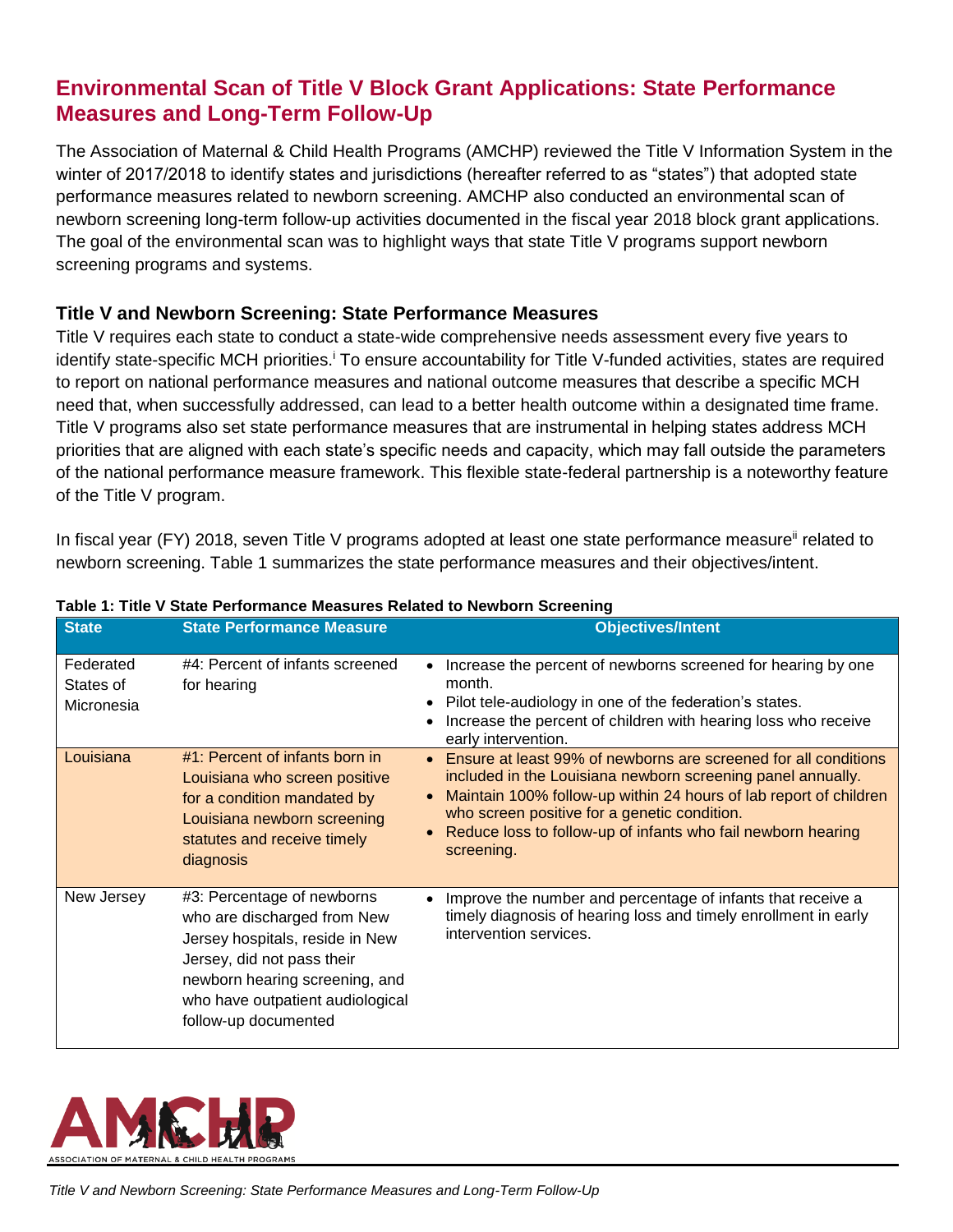| <b>North Carolina</b> | #1: Percent of infants with<br>confirmed hearing loss who are<br>enrolled for intervention services<br>no later than the age of 6<br>months                               | • Each year, 99% of newborn infants will be screened for<br>genetic/metabolic disorders and will receive necessary follow-<br>up.<br>Increase the percent of North Carolina infants who are screened<br>for hearing disorders and who will receive expedited follow-up<br>services.                                                             |
|-----------------------|---------------------------------------------------------------------------------------------------------------------------------------------------------------------------|-------------------------------------------------------------------------------------------------------------------------------------------------------------------------------------------------------------------------------------------------------------------------------------------------------------------------------------------------|
| Ohio                  | #5: Number of performance<br>measure benchmarks Ohio has<br>reached toward improving<br>Ohio's newborn screening<br>system                                                | Improve newborn screening data.<br>$\bullet$<br>Improve pediatric primary care providers' (pediatricians and<br>family practice physicians) knowledge of newborn screening and<br>their role in newborn screening follow-up.<br>Improve messaging to parents about newborn screening.                                                           |
| Pennsylvania          | #3: Percent of newborn<br>screening dried blood spot filter<br>papers received at the<br>contracted lab within 48 hours<br>after collection                               | • Increase the annual percentage of dried blood spot samples<br>with a transit time to the contracted lab of less than 48 hours, in<br>order to expedite diagnosis and treatment.<br>Implement a system where all newborns born in Pennsylvania<br>are screened for all conditions listed on the Recommended<br><b>Uniform Screening Panel.</b> |
| South<br>Carolina     | #4: Percentage of infants<br>identified through newborn<br>screening with sickle cell<br>disease who receive care<br>coordination services, through<br>the CSHCN program. | Increase the percentage of infants identified through newborn<br>screening with sickle cell disease who received care<br>coordination services through the Department of Health and<br>Environmental Control CSHCN program.                                                                                                                     |

### **Long-term Follow-up Activities and Title V**

As noted previously, once a newborn is diagnosed with a condition through newborn screening, he or she enters into the health care system for life-long management. The longitudinal collection of health information about these newborns is an important component of the newborn screening system. It is essential to not only track the health outcomes of these children, but to also perform long-term follow-up activities to assess the effectiveness of treatments and to ensure that children across different geographical locations have the same access to quality care. Key components of long-term follow-up include<sup>iii,iv</sup>:

- **Care coordination through a medical home**
- **Evidence-based treatment,** which includes providing condition-specific therapy as well as connecting affected individuals with the most effective treatments or with clinical research trials
- **Ensuring that young adults transition to appropriate adult medical care**
- **Surveillance and evaluation of data related to care and outcomes**
- **Continuous quality improvement**
- **New knowledge discovery,** including research to evaluate the impact of interventions.

As part of their block grant applications, Title V programs are asked to describe their states' practices for monitoring infants with confirmed diagnoses, the type of information that is obtained, and the length of time infants are monitored. The application form describes long-term follow-up as the services provided after an infant is referred for treatment. The following results summarize the types of long-term follow-up activities reported by the 59 state and jurisdictional Title V programs in Form 4 of their FY 2018 applications. $v$ 

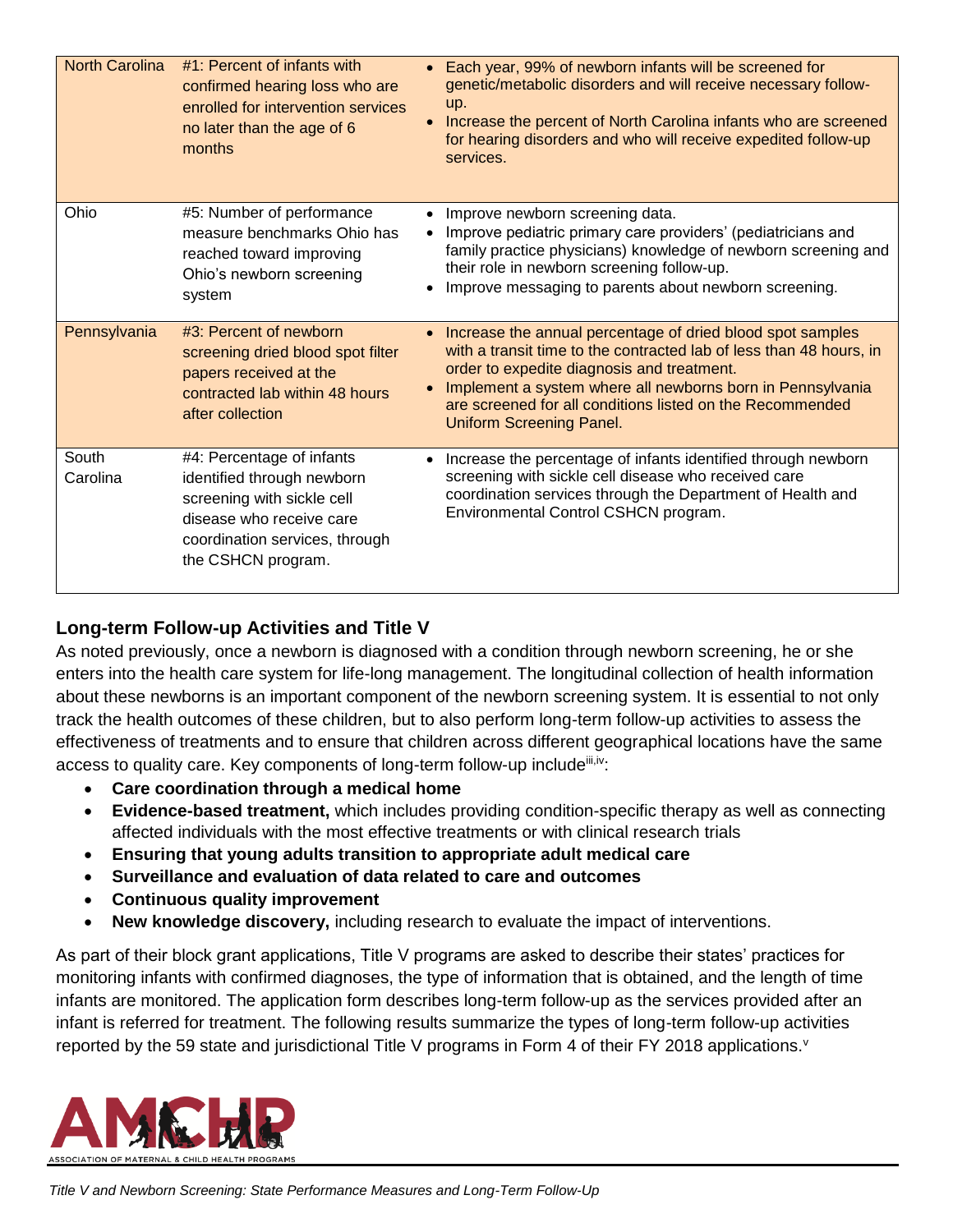*The majority of Title V programs report long-term follow-up activities for newborn screening:* Forty-one Title V programs reported that their state conducts long-term follow-up activities. Of these, nine reported long-term follow-up activities for some conditions only (e.g., hearing loss, sickle cell, and certain metabolic disorders). Eighteen Title V programs reported that their state did not have a long-term follow-up program or policy. However, eight of those programs indicated that although they did not have a formal program or policy, some long-term follow-up activities do occur for certain conditions and/or the state provides the infrastructure to allow for long-term follow-up. (See Figure 2.)





*Most of the Title V-reported long-time follow-up activities address medical home/care coordination, evidencebased treatment, and surveillance and evaluation.*

- **Care coordination through a medical home:** Twenty-six states reported that their long-term follow-up care activities include care coordination through a medical home. These activities range from ensuring an infant is receiving care through a primary care provider and specialist to connecting the family with community resources to directly providing case management and care coordination services. Title V CYSHCN programs were most likely to provide care coordination and case management services. In some states, care coordination is provided by social workers or other state agencies (e.g., Medicaid, early intervention, special education). Primary care providers, specialists, and treatment centers/specialty clinics were most often reported as the leads for serving as the medical home.
- **Evidence-based treatment:** The majority of states (38) reported that their long-term follow-up activities included treatment and providing connections to appropriate treatments. Primary care providers, specialists, nurses, and nutritionists were the individuals most often reported as responsible for

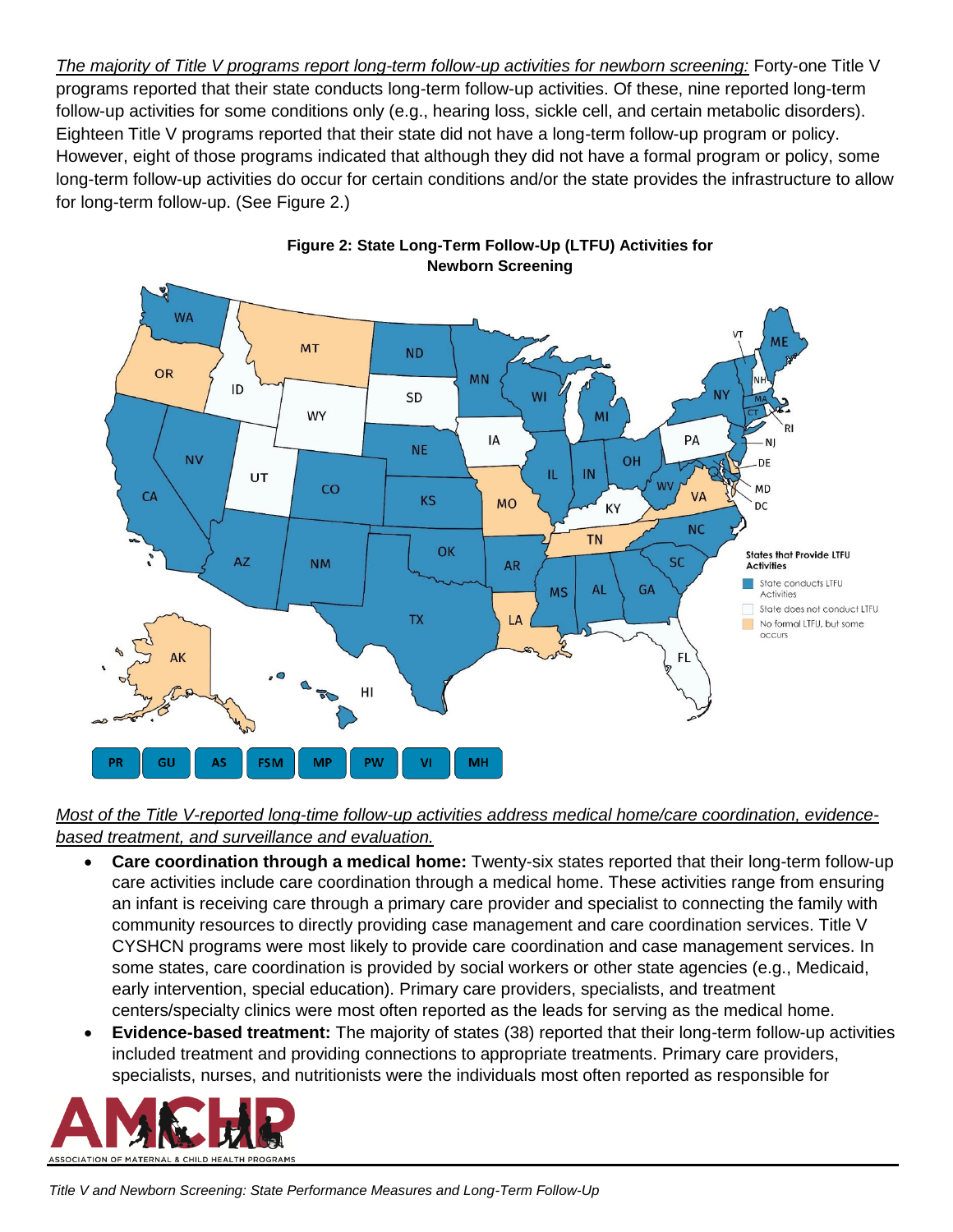providing long-term treatment. Many states fund specialty care clinics, metabolic clinics, and/or genetics clinics to provide treatment and services for infants and children. Some applications specified that the Title V program provides funding to clinics, whereas other applications broadly stated that public health funding was provided.

- **Surveillance and evaluation of data related to care and outcomes:** Nineteen states reported that they used long-term monitoring and data surveillance to evaluate and assess the outcomes of infants identified with a condition through newborn screening. Most states reported that these data were collected and monitored by the state newborn screening programs and/or CYSHCN program. The types of data tracked varied by state and within states by condition. Examples of the types of data collected include information on diagnosis and treatment plans, visits with primary care providers and specialists, frequency of hospitalizations and emergency room visits, health status, medical history, medication compliance, developmental milestones, service referrals and community resources provided, parent contact and referrals, and barriers and challenges to care (including housing and transportation).
- **Other reported long-term follow-up activities** included continuous quality improvement (CQI) and transitioning young adults into appropriate medical care. Three states noted quality improvement in activities such as identifying gaps in follow-up care, identifying opportunities for systems and policy improvement, and instituting CQI as a component of contracts to specialty providers for certain conditions identified through newborn screening. Three Title V programs noted specific activities related to transitioning to adult care, either as part of the long-term care coordination or through contracts with clinical or specialty centers to provide those services. It is important to note that many Title V programs address transition to adult care through their broader CYSHCN program. Many cited that infants are enrolled in their state CYSHCN programs as part of the long-term follow-up from newborn screening. Similarly, many Title V programs include CQI as part of their broader program approach and monitoring efforts. Therefore, the number of programs that address CQI and transitioning of young adults into appropriate medical care as part of long-term follow-up for infants is much higher than reported here.

# **Discussion**

Title V programs support newborn screening in their states in several ways. Title V programs may integrate newborn screening as strategies and activities in their action plans to address their states' priority MCH needs around timeliness and coordinated comprehensive systems; they also provide support for long-term follow-up after newborn screening. Title V programs were mostly likely to report they play a lead role in the long-term follow-up activities of medical home and care coordination; in ensuring the appropriate treatment of, and referral to services for, children diagnosed with a condition identified through newborn screening; and in ensuring ongoing surveillance and evaluation of outcomes. These findings have limitations as the environmental scan did not cover an exhaustive list of all activities reported in the Title V block grant applications. Additionally, Title V programs varied significantly in the level of detail and the way in which data on long-term follow-up activities were reported. The form did not require common reporting elements beyond a description of their states' practice for monitoring infants with confirmed diagnoses. The character limit for the long-term follow-up section on the form only allowed for brief responses; thus, states may not have reported all the details of their long-term follow-up activities. Still, this environmental scan does provide a broad picture of the role of Title V programs in supporting newborn screening programs and long-term follow-up activities for those infants identified with a condition. The information presented may be useful to Title V programs as they develop and implement strategies to build or improve newborn screening systems, and as they support coordinated systems of care for CYSHCN. This scan also provides examples of how Title V programs can partner with others engaged in efforts to deliver and improve newborn screening and services for children and families.